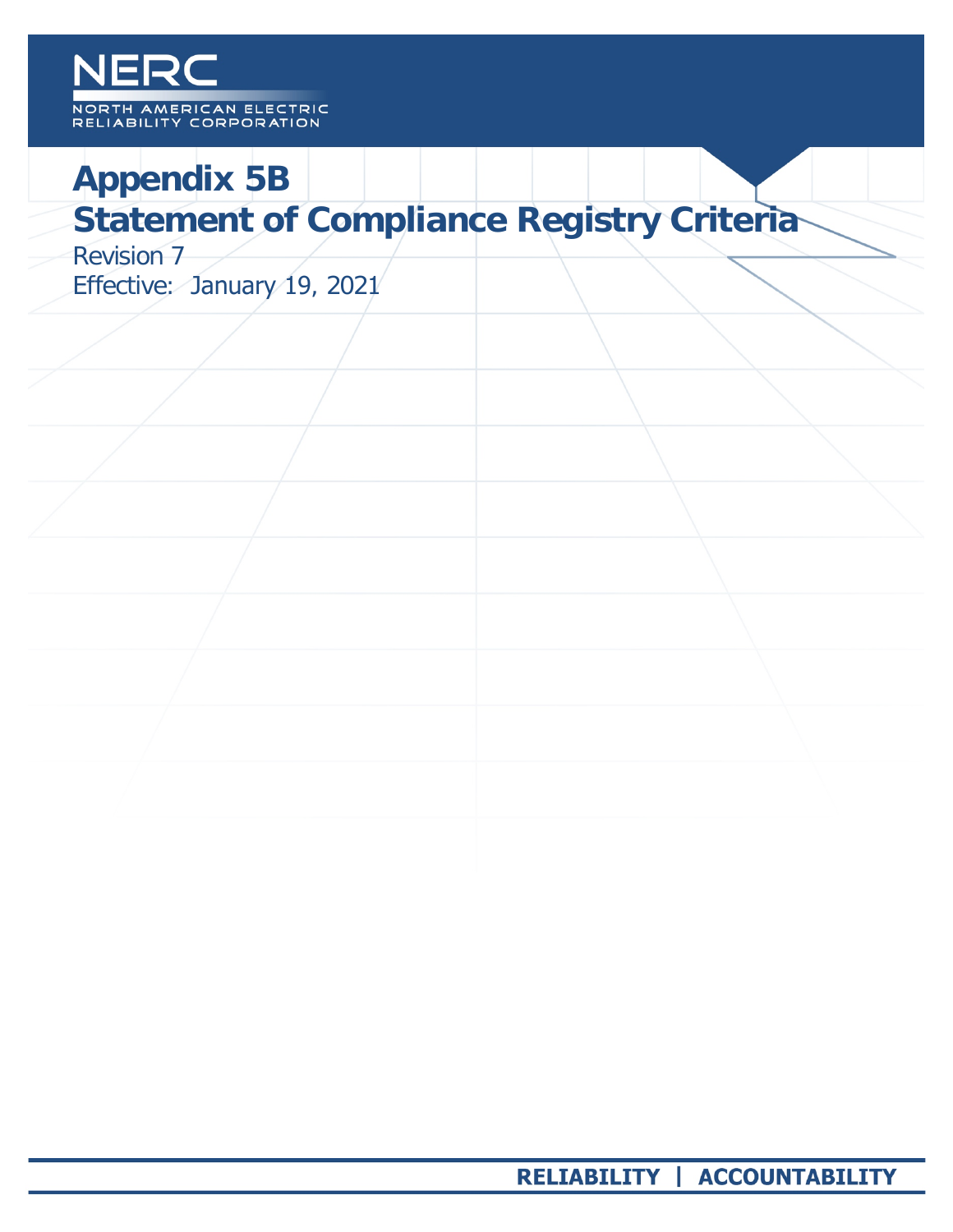## NERC

## **Table of Contents**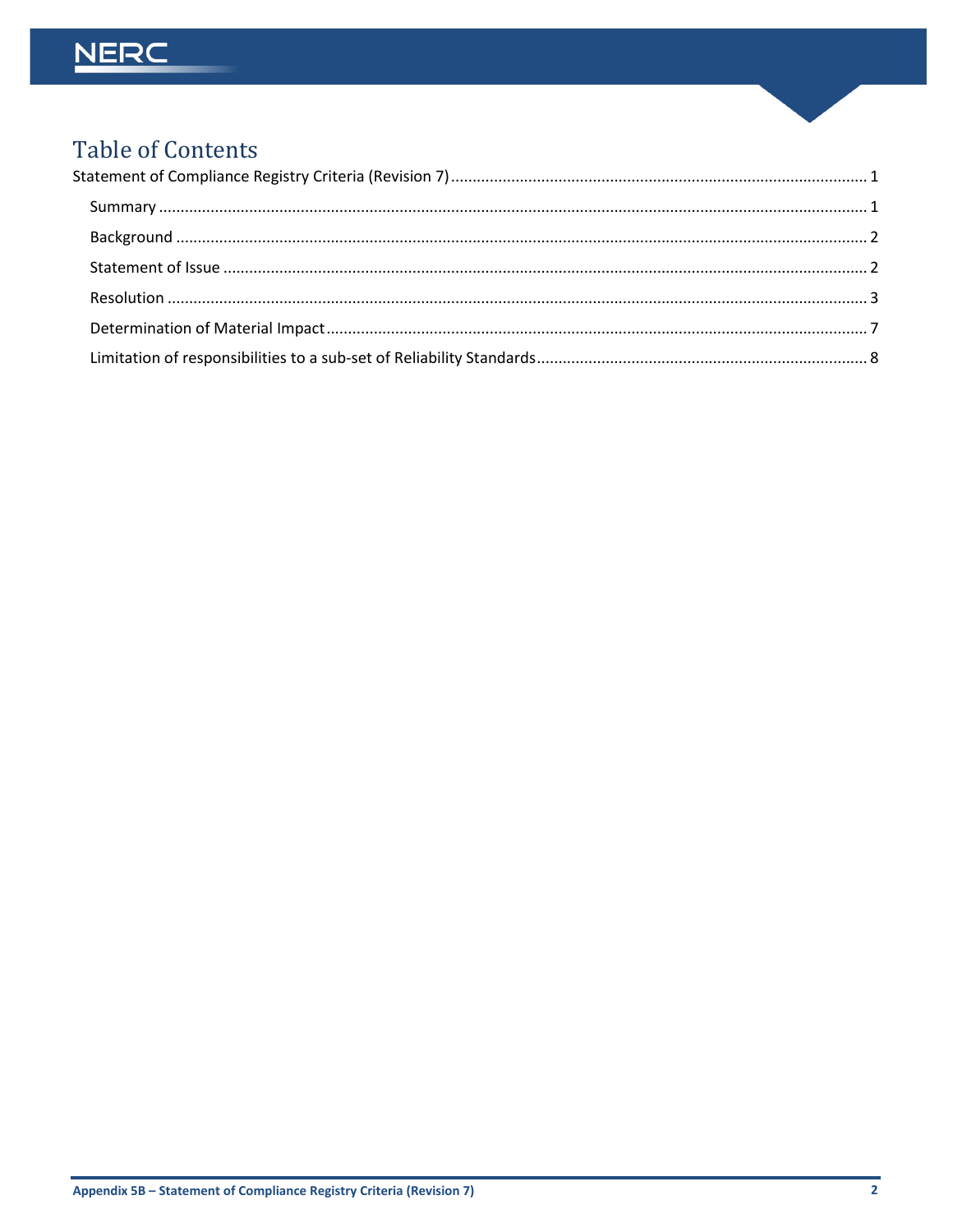

### <span id="page-2-0"></span>**Statement of Compliance Registry Criteria (Revision 7) Summary**

<span id="page-2-1"></span>This document describes how the North American Electric Reliability Corporation (NERC) will identify organizations that may be candidates for Registration and assign them to the Compliance Registry.

NERC and the Regional Entities<sup>[1](#page-2-2)</sup> have the obligation to identify and register all entities that meet the criteria for inclusion in the Compliance Registry, as further explained in the balance of this document.

Organizations will be responsible to register and to comply with approved Reliability Standards to the extent that they are owners, operators, and users of the Bulk Power System (BPS), perform a function listed in the functional types identified in Section II of this document, and are material to the Reliable Operation of the interconnected BPS as defined by the criteria and sections set forth in this document. NERC will apply the following principles to the Compliance Registry:

- In order to carry out its responsibilities related to enforcement of Reliability Standards, NERC must identify the owners, operators, and users of the BPS who have a material impact<sup>[2](#page-2-3)</sup> on the BPS through a Compliance Registry. NERC and the Regional Entities will make their best efforts to identify all owners, users and operators who have a material impact on the BPS in order to develop a complete and current Compliance Registry list. The Compliance Registry will be updated as required and maintained on an on-going basis.
- Organizations listed in the Compliance Registry are responsible and will be monitored for compliance with applicable mandatory Reliability Standards. They will be subject to NERC's and the Regional Entities' Compliance Monitoring and Enforcement Programs.
- NERC and Regional Entities will not monitor nor hold those not in the Compliance Registry responsible for compliance with the Reliability Standards. An entity which is not initially placed on the Compliance Registry, but which is identified subsequently as having a material impact on the BPS, will be added to the Compliance Registry. Such entity will not be subject to a sanction or Penalty by NERC or the Regional Entity for actions or inactions prior to being placed on the Compliance Registry, but may be required to comply with a Remedial Action Directive or Mitigation Plan in order to become compliant with applicable Reliability Standards. After such entity has been placed on the Compliance Registry, it shall be responsible for complying with Reliability Standards and may be subject to sanctions or Penalties as well as any Remedial Action Directives and Mitigation Plans required by the Regional Entities or NERC for future violations, including any failure to follow a Remedial Action Directive or Mitigation Plan to become compliant with Reliability Standards.

<span id="page-2-2"></span><sup>&</sup>lt;sup>1</sup> The term "Regional Entities" includes Cross-Border Regional Entities that have footprints in the U.S., Canada, and Mexico, as applicable. Applicable Governmental Authorities in Canadian jurisdictions may have adopted their own Rules of Procedure and Compliance Registry requirements. Registered Entities may be subject to the Compliance Monitoring and Enforcement Programs (CMEP) in their respective jurisdictions, in accordance with applicable laws and regulations.

<span id="page-2-3"></span><sup>&</sup>lt;sup>2</sup> The criteria for determining whether an entity will be placed on the Compliance Registry are set forth in the balance of this document. At any time a person may recommend in writing, with supporting reasons, to the Director of Compliance (or an equivalent position) that an organization be added to or removed from the Compliance Registry, pursuant to NERC Rules of Procedure Section 501.1.3.5.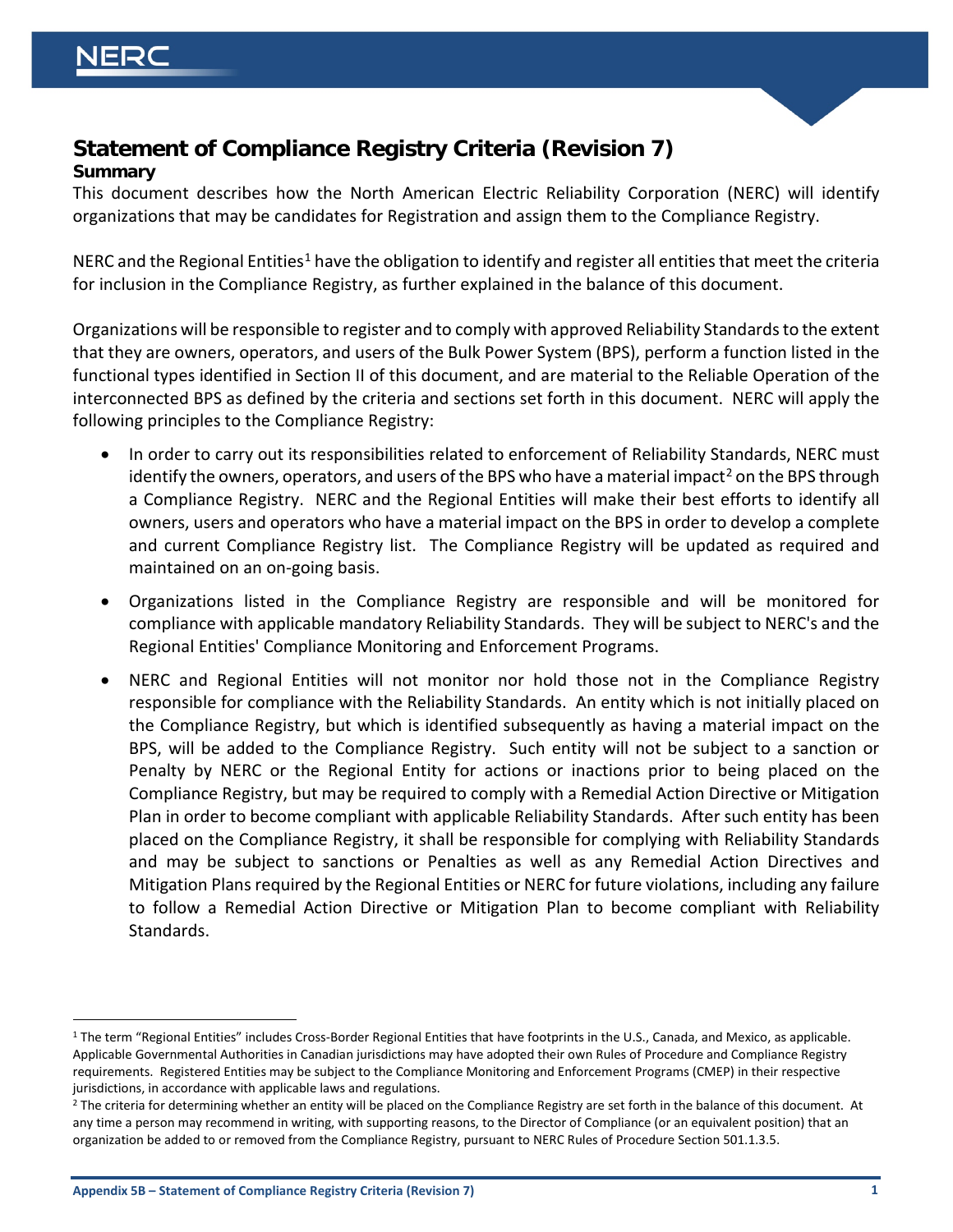• Required compliance by a given organization with the Reliability Standards will begin the later of (i) inclusion of that organization in the Compliance Registry and (ii) approval by the Applicable Governmental Authority of mandatory Reliability Standards applicable to the registered entity.

Entities responsible for funding NERC and the Regional Entities have been identified in the budget documents filed with FERC.<sup>3</sup> Presence on or absence from the Compliance Registry has no bearing on an entity's independent responsibility for funding NERC and the Regional Entities.

#### <span id="page-3-0"></span>**Background**

In 2005, NERC and the Regional Entities conducted a voluntary organization registration program limited to Balancing Authorities, Planning Authorities, regional reliability organizations, Reliability Coordinators, Transmission Operators, and Transmission Planners. The list of the entities that were registered constitutes what NERC considered at that time as its Compliance Registry.

NERC initiated a broader program to identify additional organizations potentially eligible to be included in the Compliance Registry and to confirm the information of organizations currently on file, taking into account the following considerations:

- As of July 20, 2006, NERC was certified as the Electric Reliability Organization (ERO) created for the U.S. by the Energy Policy Act of 2005 (EPAct) and FERC Order No. 672. NERC has received similar recognition by Canadian authorities in their respective jurisdictions.
- FERC Order No. 672 directs that owners, operators and users of the BPS in the U.S. shall be registered with the ERO and the appropriate Regional Entities.
- As the ERO, NERC has filed its current Reliability Standards with FERC and with Canadian authorities. As accepted and approved by FERC and appropriate Canadian authorities, the Reliability Standards are no longer voluntary, and organizations that do not fully comply with them may face Penalties or other sanctions, in accordance with applicable laws, regulations and orders of Applicable Governmental Authorities.
- NERC's Reliability Standards include compliance Requirements for additional reliability function types beyond the six types registered by earlier registration programs.
- Based on selection as the ERO, NERC's Organization Registration program<sup>[4](#page-3-3)</sup> is the means by which NERC and the Regional Entities plan, manage and execute Reliability Standard compliance oversight of owners, operators, and users of the BPS.
- Organizations listed in the Compliance Registry are subject to NERC's and the Regional Entities' Compliance Monitoring and Enforcement Programs.

#### <span id="page-3-1"></span>**Statement of Issue**

As the ERO, NERC intends to comprehensively and thoroughly protect the reliability of the grid. To support this goal NERC will include in its Compliance Registry each entity that NERC concludes can materially impact the reliability of the BPS.

<span id="page-3-2"></span><sup>&</sup>lt;sup>3</sup> Budget documents are submitted to Applicable Governmental Authorities in Canada for information.

<span id="page-3-3"></span><sup>4</sup> *See* NERC ERO Application; Exhibit C; Section 500 – Organization Registration and Certification.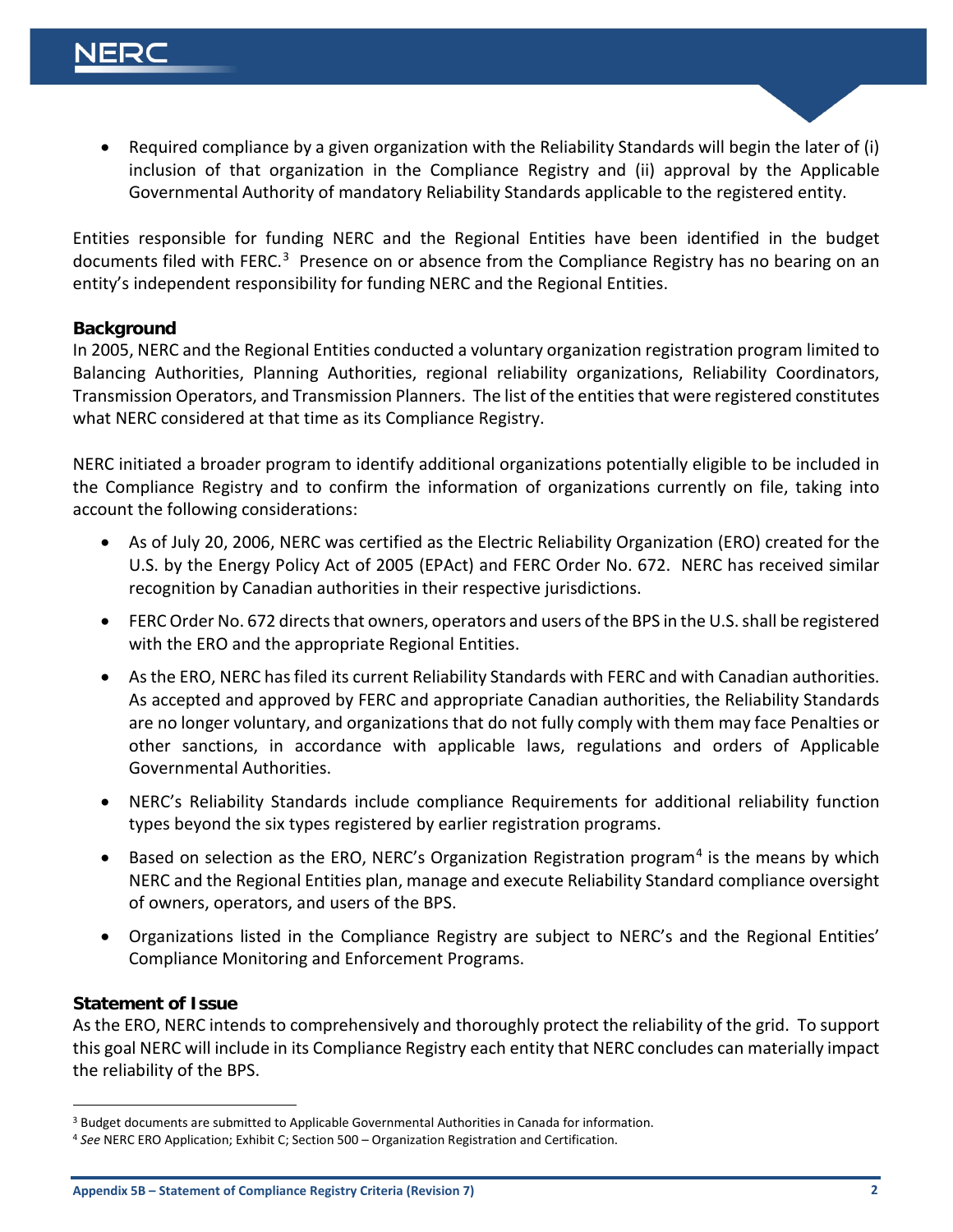NERC wishes to identify those entities that may need to be listed in its Compliance Registry. Identifying these organizations is necessary and prudent for the purpose of determining resource needs, both at the NERC and Regional Entity level, and for communicating with these entities regarding their potential responsibilities and obligations. Candidate entities can be identified at any time, as and when needed. The Compliance Registry is available on NERC's website.

#### <span id="page-4-0"></span>**Resolution**

The potential costs and effort of registering every organization potentially within the scope of "owner, operator, and user of the BPS," while ignoring their impact upon reliability, would be disproportionate to the improvement in reliability that would reasonably be anticipated from doing so.

NERC and the Regional Entities have identified two principles they believe are key to the entity selection process. These are:

- 1. There needs to be consistency between Regions and across the continent with respect to which entities are registered; and
- 2. Any entity reasonably deemed material to the reliability of the BPS will be registered, irrespective of other considerations.

To address the second principle the Regional Entities, working with NERC, will identify and register any entity they deem material to the reliability of the BPS.

In order to promote consistency, NERC and the Regional Entities use the following criteria as the basis for determining whether particular entities should be identified as candidates for Registration. All organizations meeting or exceeding the criteria will be identified as candidates.

The following four groups of criteria (Sections I-IV) plus the statement in Section V will provide guidance regarding an entity's Registration status:

- Section I determines if the entity is an owner, operator, or user of the BPS and, hence, a candidate for organization Registration.
- Section II uses NERC's current functional type definitions to provide an initial determination of the functional types for which the entities identified in Section I should be considered for Registration.
- Section III lists the criteria regarding smaller entities; these criteria can be used to forego the Registration of entities that were selected to be considered for Registration pursuant to Sections I and II and, if circumstances change, for later removing entities from the Compliance Registry that no longer meet the relevant criteria.
- Section IV additional criteria for joint Registration. Joint Registration criteria may be used by joint action agencies, generation and transmission cooperatives and other entities which agree upon a clear division of compliance responsibility for Reliability Standards by written agreement. Rules pertaining Joint Registration Organizations, as well as Coordinated Functional Registrations, are now found in Sections 501, 507 and 508 of the NERC Rules of Procedure.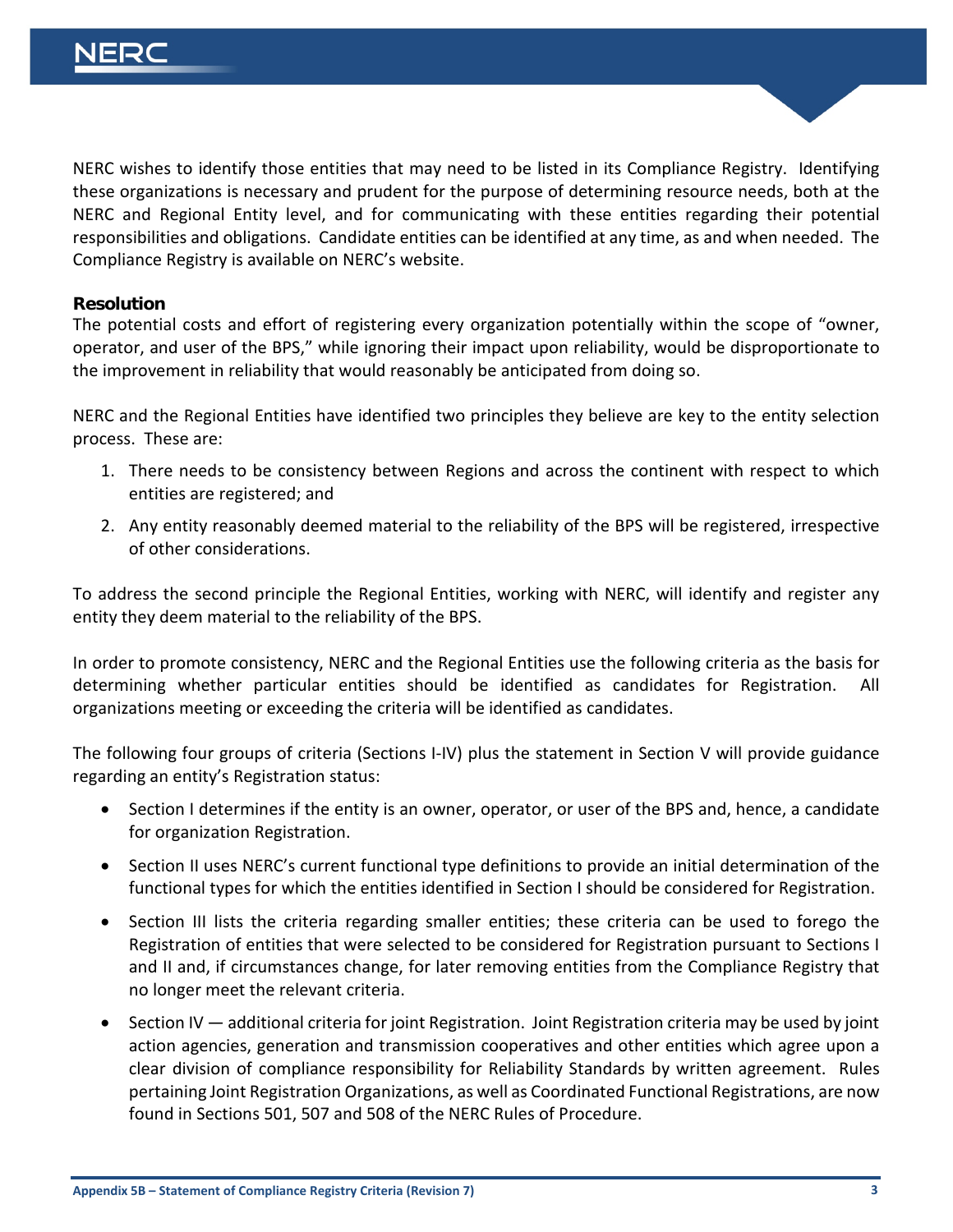## NER(

- I. Entities that use, own or operate Elements of the Bulk Electric System (BES) as established by NERC's approved definition of BES as stated in Appendix 2 of the NERC Rules of Procedure and the NERC Glossary are (i) owners, operators, and users of the BPS and (ii) candidates for Registration:
- II. Entities identified in Section I above will be categorized as Registration candidates who may be subject to Registration under one or more appropriate Functional Entity types based on a comparison of the functions the entity normally performs against the following function type definitions: [5](#page-5-0)

| <b>Function Type</b>                          | <b>Acronym</b> | <b>Definition/Discussion</b>                                                                                                                                                                                                                                                                                                                                                                                                                                                                                                                                                                                                                                                                                                                                                                                                             |
|-----------------------------------------------|----------------|------------------------------------------------------------------------------------------------------------------------------------------------------------------------------------------------------------------------------------------------------------------------------------------------------------------------------------------------------------------------------------------------------------------------------------------------------------------------------------------------------------------------------------------------------------------------------------------------------------------------------------------------------------------------------------------------------------------------------------------------------------------------------------------------------------------------------------------|
| <b>Balancing Authority</b>                    | <b>BA</b>      | The responsible entity that integrates resource plans ahead of<br>time, maintains Load-interchange-generation balance within a<br>Balancing Authority Area, and supports<br>Interconnection<br>frequency in real-time.                                                                                                                                                                                                                                                                                                                                                                                                                                                                                                                                                                                                                   |
| Distribution<br>Provider                      | <b>DP</b>      | Provides and operates the "wires" between the transmission<br>system and the end-use customer. For those end-use customers<br>who are served at transmission voltages, the Transmission Owner<br>also serves as the Distribution Provider. Thus, the Distribution<br>Provider is not defined by a specific voltage, but rather as<br>performing the distribution function at any voltage.<br>Note: As provided in Section III.b.1 below, a Distribution Provider<br>entity shall be an Underfrequency Load Shedding (UFLS)-Only<br>Distribution Provider if it is the responsible entity that owns,<br>controls or operates UFLS Protection System(s) needed to<br>implement a required UFLS program designed for the protection<br>of the BES, but does not meet any of the other registration criteria<br>for a Distribution Provider. |
| Frequency<br><b>Response Sharing</b><br>Group | <b>FRSG</b>    | A group whose members consist of two or more Balancing<br>Authorities that collectively maintain, allocate, and supply<br>operating resources required to jointly meet the sum of the<br>Frequency Response Obligations of its members.                                                                                                                                                                                                                                                                                                                                                                                                                                                                                                                                                                                                  |
| Generator<br>Operator                         | GOP            | The entity that operates generating Facility (ies) and performs the<br>functions of supplying energy and Interconnected Operations<br>Services.                                                                                                                                                                                                                                                                                                                                                                                                                                                                                                                                                                                                                                                                                          |

<span id="page-5-0"></span><sup>&</sup>lt;sup>5</sup> Exclusion: An entity will not be registered based on these criteria if responsibilities for compliance with approved NERC Reliability Standards or associated Requirements including reporting have been transferred by written agreement to another entity that has registered for the appropriate function for the transferred responsibilities, including bilateral agreements and Sections 501, 507 and 508 of the NERC Rules of Procedure.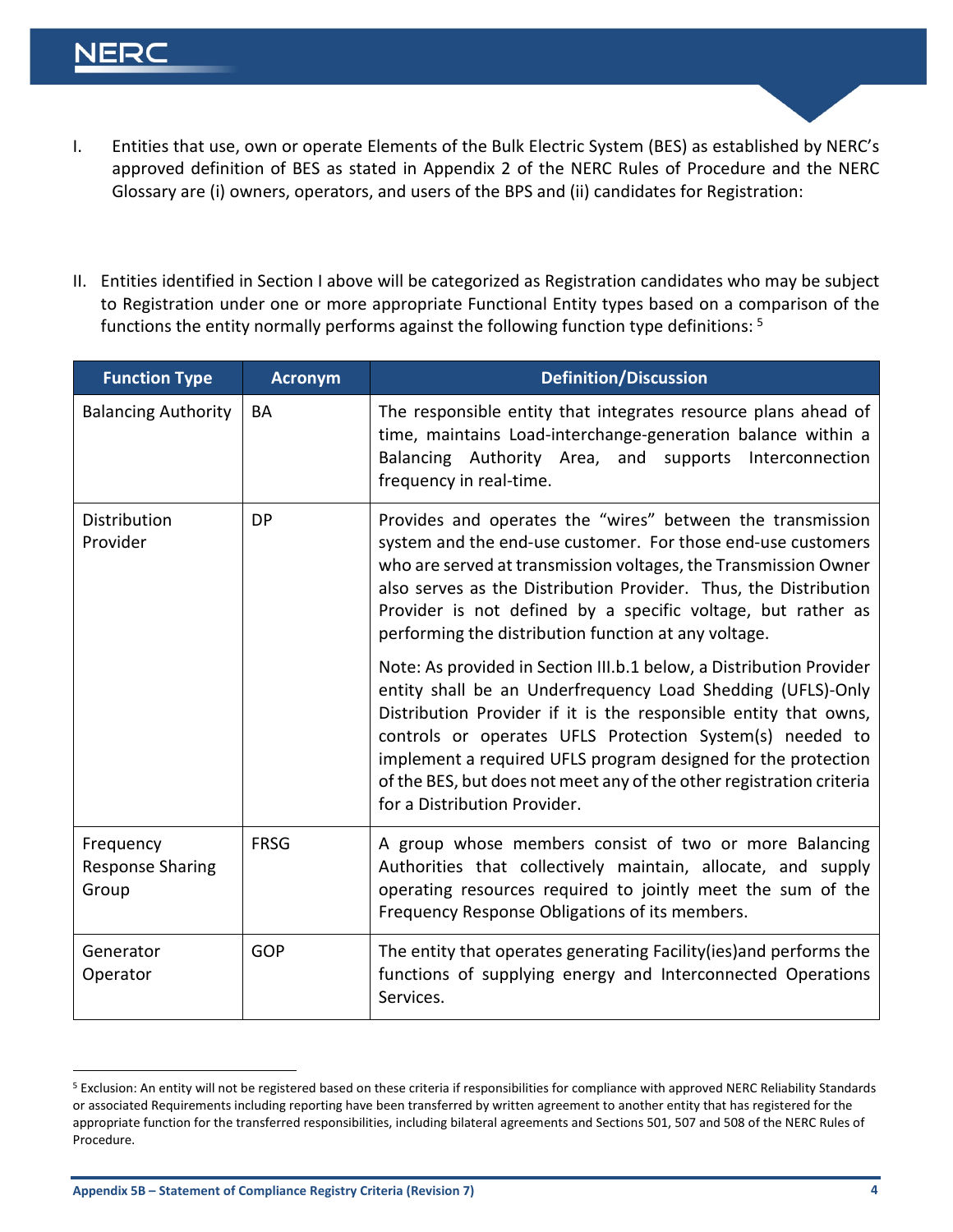## NERC

| <b>Function Type</b>                              | <b>Acronym</b> | <b>Definition/Discussion</b>                                                                                                                                                                                                                                                                                                                                                                                                                                                                                                                                                                                                                                                                                       |
|---------------------------------------------------|----------------|--------------------------------------------------------------------------------------------------------------------------------------------------------------------------------------------------------------------------------------------------------------------------------------------------------------------------------------------------------------------------------------------------------------------------------------------------------------------------------------------------------------------------------------------------------------------------------------------------------------------------------------------------------------------------------------------------------------------|
| <b>Generator Owner</b>                            | GO             | Entity that owns and maintains generating Facility(ies).                                                                                                                                                                                                                                                                                                                                                                                                                                                                                                                                                                                                                                                           |
| Planning Authority/<br>Planning<br>Coordinator    | PA/PC          | The responsible entity that coordinates and<br>integrates<br>transmission Facilities and service plans, resource plans, and<br>Protection Systems.                                                                                                                                                                                                                                                                                                                                                                                                                                                                                                                                                                 |
| Reliability<br>Coordinator                        | <b>RC</b>      | The entity that is the highest level of authority who is responsible<br>for the Reliable Operation of the BES, has the Wide Area view of<br>the BES, and has the operating tools, processes and procedures,<br>including the authority to prevent or mitigate emergency<br>operating situations in both next-day analysis and real-time<br>operations. The Reliability Coordinator has the purview that is<br>broad enough to enable the calculation of Interconnection<br>Reliability Operating Limits, which may be based on the operating<br>parameters of transmission systems beyond any Transmission<br>Operator's vision.                                                                                   |
| <b>Regulation Reserve</b><br><b>Sharing Group</b> |                | A group whose members consist of two or more Balancing<br>Authorities that collectively maintain, allocate, and supply the<br>Regulating Reserve required for all member Balancing Authorities<br>to use in meeting applicable regulating standards.                                                                                                                                                                                                                                                                                                                                                                                                                                                               |
| <b>Reserve Sharing</b><br>Group                   | <b>RSG</b>     | A group whose members consist of two or more Balancing<br>Authorities that collectively maintain, allocate, and supply<br>operating reserves required for each Balancing Authority's use in<br>recovering from contingencies within the group. Scheduling<br>energy from an Adjacent Balancing Authority to aid recovery<br>need not constitute reserve sharing provided the transaction is<br>ramped in over a period the supplying party could reasonably be<br>expected to load generation in (e.g., ten minutes). If the<br>transaction is ramped in quicker, (e.g., between zero and ten<br>minutes), then, for the purposes of disturbance control<br>performance, the areas become a Reserve Sharing Group. |
| <b>Resource Planner</b>                           | <b>RP</b>      | The entity that develops a long-term (generally one year and<br>beyond) plan for the resource adequacy of specific Loads<br>(customer demand and energy requirements) within a Planning<br>Authority area.                                                                                                                                                                                                                                                                                                                                                                                                                                                                                                         |
| Transmission<br>Owner                             | TO             | The entity that owns and maintains transmission Facilities.                                                                                                                                                                                                                                                                                                                                                                                                                                                                                                                                                                                                                                                        |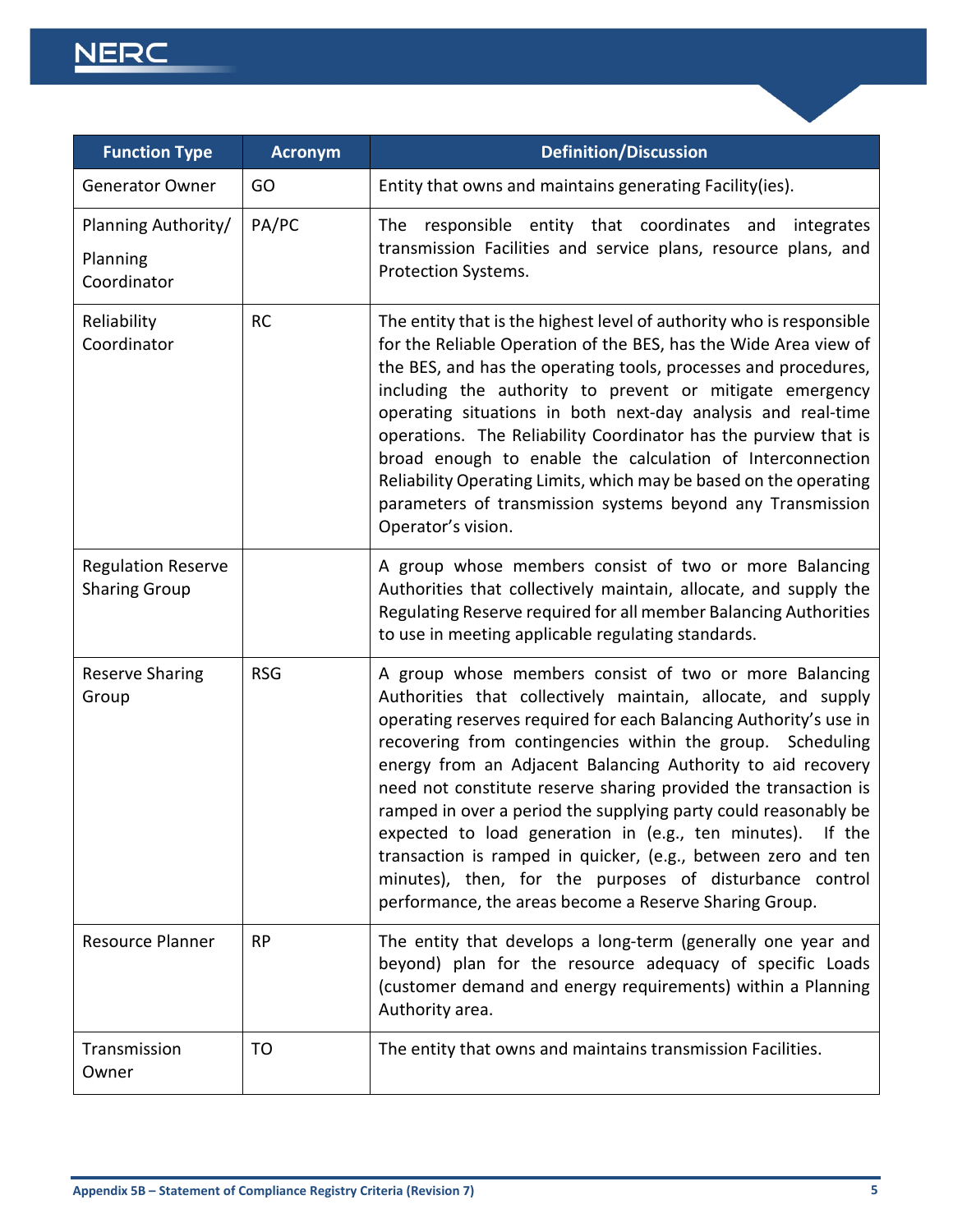| <b>Function Type</b>             | <b>Acronym</b> | <b>Definition/Discussion</b>                                                                                                                                                                                                  |
|----------------------------------|----------------|-------------------------------------------------------------------------------------------------------------------------------------------------------------------------------------------------------------------------------|
| Transmission<br>Operator         | <b>TOP</b>     | The entity responsible for the reliability of its local transmission<br>system and operates or directs the operations of the transmission<br>Facilities.                                                                      |
| Transmission<br>Planner          | TP.            | The entity that develops a long-term (generally one year and<br>beyond) plan for the reliability (adequacy) of the interconnected<br>bulk electric transmission systems within its portion of the<br>Planning Authority area. |
| Transmission<br>Service Provider | TSP            | The entity that administers the transmission tariff and provides<br>Transmission Service to Transmission Customers<br>under<br>applicable Transmission Service agreements.                                                    |

- III. Except as provided in Section V below, entities identified in Section II above as being subject to Registration as a Distribution Provider should be included in the Compliance Registry for these functions only if they meet any of the criteria listed below:
	- III(a) Distribution Provider:
		- III.a.1 Distribution Provider system serving >75 MW of peak Load that is directly connected to the BES; [6](#page-7-0) or
		- III.a.2 Distribution Provider is the responsible entity that owns, controls, or operates Facilities that are part of any of the following Protection Systems or programs designed, installed, and operated for the protection of the BES:[7](#page-7-1)
			- a required Undervoltage Load Shedding (UVLS) program and/or
			- a required Special Protection System or Remedial Action Scheme and/or
			- a required transmission Protection System; or
		- III.a.3 Distribution Provider that is responsible for providing services related to Nuclear Plant Interface Requirements (NPIRs) pursuant to an executed agreement; or
		- III.a.4 Distribution Provider with field switching personnel identified as performing unique tasks associated with the Transmission Operator's restoration plan that are outside of their normal tasks.
	- III(b) Distribution Provider with UFLS-Only assets (referred to as "UFLS-Only Distribution Provider")
		- III.b.1 UFLS-Only Distribution Provider does not meet any of the other registration criteria in Sections III(a)(1)-(4) for a Distribution Provider; and

<span id="page-7-0"></span><sup>6</sup> Ownership, control or operation of UFLS Protection System(s) needed to implement a required UFLS Program designed for the protection of the BES does not affect an entity's eligibility for registration pursuant to III.a.1.<br><sup>7</sup> As used in Section III.a.2, "protection of the Bulk Electric System" means protection to prevent instability, Cascading, or uncon

<span id="page-7-1"></span>separation of the BES and not for local voltage issues (UVLS) or local line loading management (Special Protection System) that are demonstrated to be contained within a local area.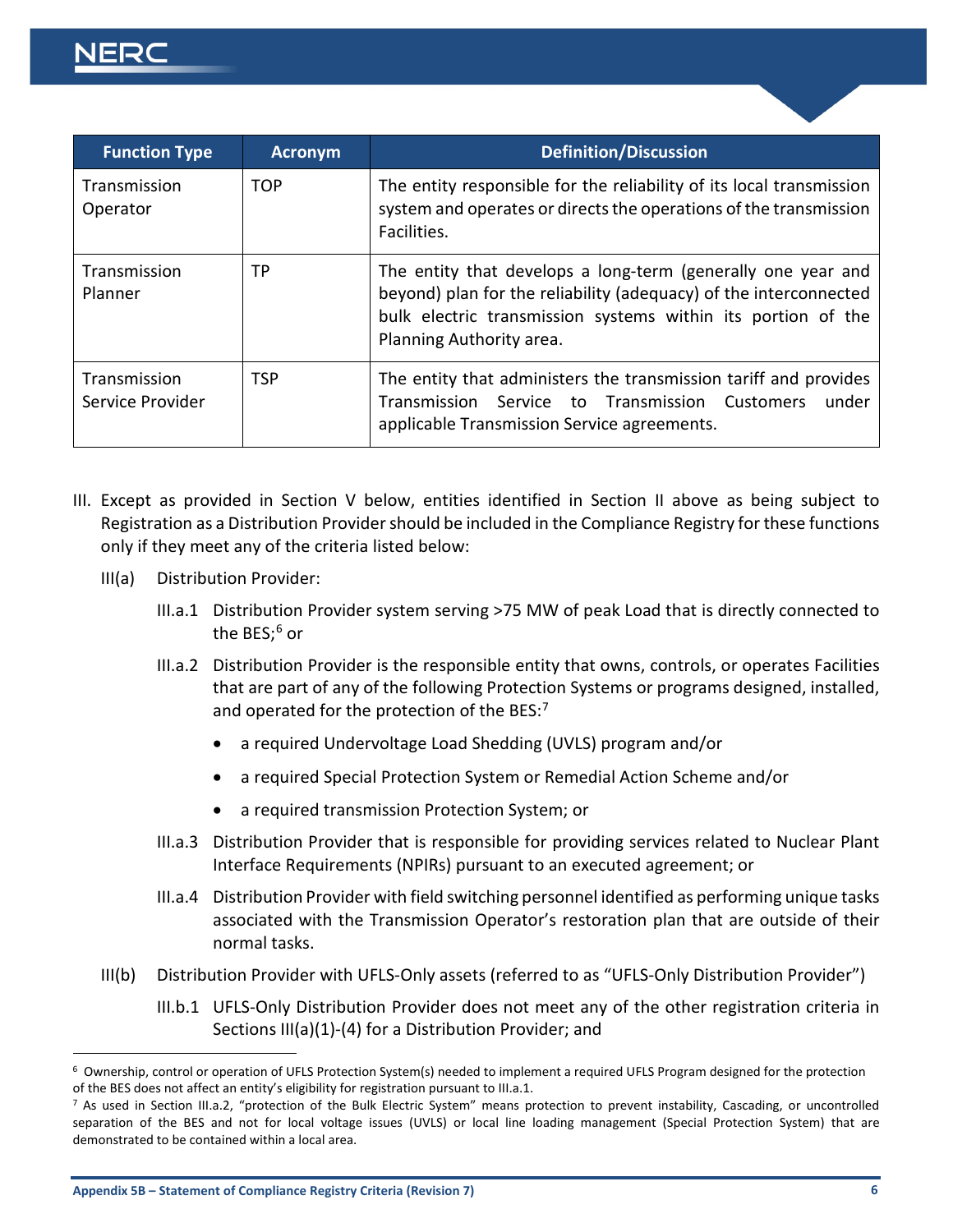III.b.2 UFLS-Only Distribution Provider is the responsible entity that owns, controls, or operates UFLS Protection System(s) needed to implement a required UFLS Program designed for the protection of the BES.

*The Reliability Standards applicable to UFLS-Only Distribution Providers are: (1) any version of PRC-005and PRC-006 applicable to UFLS-Only Distribution Providers, (2) any regional Reliability Standard whose purpose is to develop or establish a UFLS Program , and (3) any Reliability Standard that lists UFLS-Only Distribution Provider in the applicability section. Reliability Standards that apply to Distribution Providers will not apply to UFLS-Only Distribution Providers, unless explicitly stated in the applicability section of these Reliability Standards and in future revisions and/or versions.* 

IV. Joint Registration Organization, Coordinated Functional Registration and applicable Member Registration.

Pursuant to FERC's directive in paragraph 107 of Order No. 693, NERC's rules pertaining to joint Registrations and Joint Registration Organizations, as well as Coordinated Functional Registrations, are now found in Section 501, 507 and 508 of the NERC Rules of Procedure.

V. If NERC or a Regional Entity encounters an organization that is not listed in the Compliance Registry, but which should be subject to the Reliability Standards, NERC or the Regional Entity is obligated and will initiate actions to add that organization to the Compliance Registry, subject to that organization's right to challenge as provided in Section 500 of NERC's Rules of Procedure.

#### <span id="page-8-0"></span>**Determination of Material Impact**

An entity that does not meet (i.e., falls below) the criteria may nevertheless be registered if it can be demonstrated that the entity has a material impact on the reliability of the BES. Similarly, an entity that meets the criteria may be excluded if it can be demonstrated to NERC that the entity does not have a material impact on the reliability of the BES. Such Registration decisions regarding materiality must be made by the NERC-led Registration Review Panel in accordance with Section III(D) of Appendix 5A to the NERC Rules of Procedure. In order to ensure a consistent approach to assessing materiality, a non-exclusive set of factors("materiality test") for consideration is identified below; however, only a sub-set of these factors, or other additional factors, may be applicable to a particular functional registration category or specific entity, as appropriate:

1. Is the entity specifically identified in the emergency operation plans and/or restoration plans of an associated Reliability Coordinator, Balancing Authority, Generator Operator or Transmission Operator?

2. Will intentional or inadvertent removal of an Element owned or operated by the entity, or a common mode failure of two Elements as identified in the Reliability Standards (for example, loss of two Elements as a result of a breaker failure), lead to a reliability issue on another entity's system (such as a neighboring entity's Element exceeding an applicable rating, or loss of non-consequential load due to a single contingency)? Conversely, will such contingencies on a neighboring entity's system result in issues for Reliability Standards compliance on the system of the entity in question?